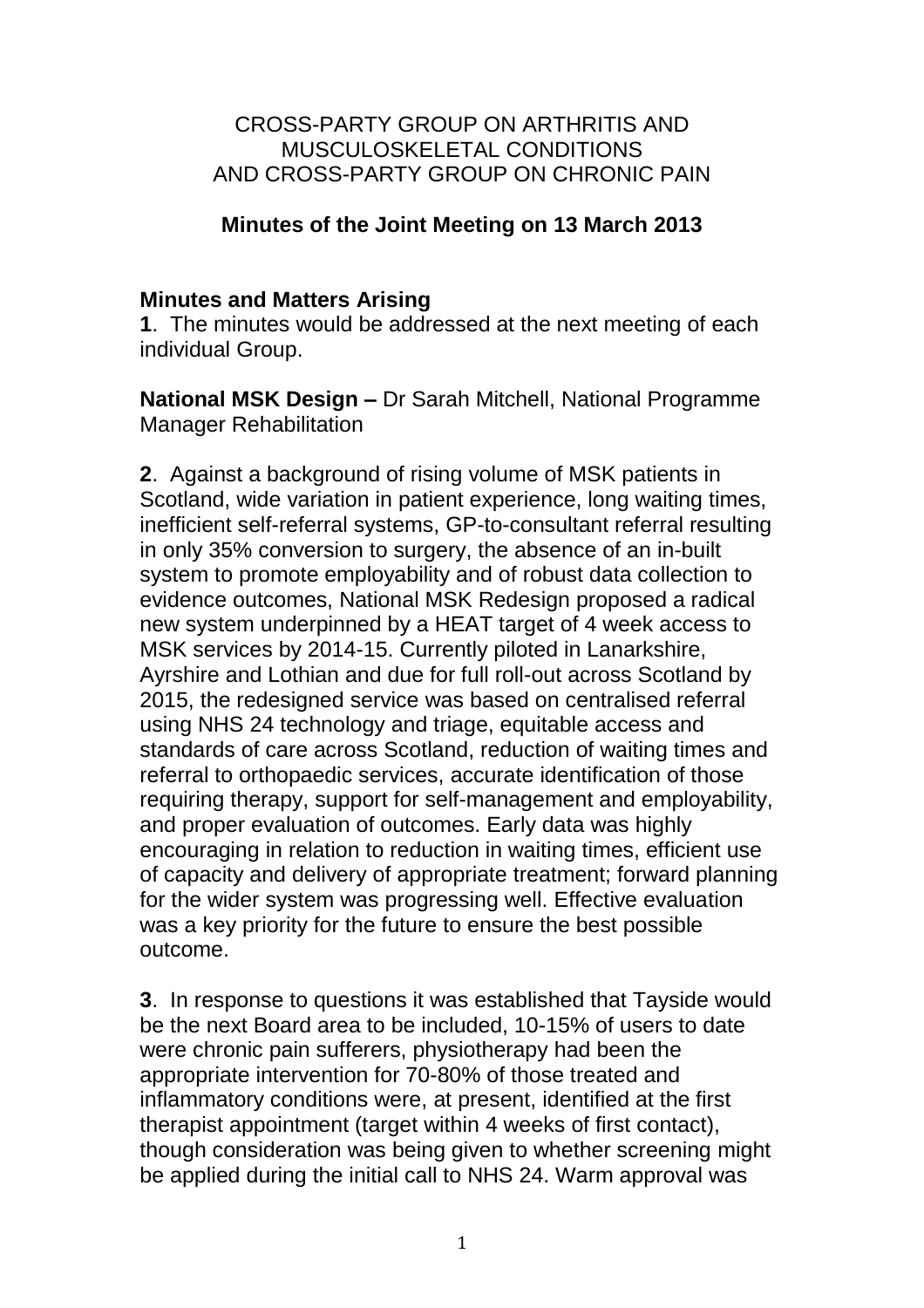expressed for MSK Redesign; particularly supportive were orthopaedic surgeons, finding that the new system had resulted in appropriate referrals to them for treatment and the avoidance of many unnecessary investigations for patients.

**Pharmacy Chronic Pain Poster Campaign – Aileen Bryson,** Royal Pharmaceutical Society (RPS)

**4.** The role, function and structure of RPS were outlined as well as a brief overview of community pharmacy services. Materials for the poster campaign, launched in January 2013, had been devised by the Pain Association and Pain Concern with the collaboration of Healthcare Improvement Scotland. Its aims were: raising awareness; making a priority of chronic pain and empowering those affected to self-manage; highlighting the benefits to sufferers of pharmacists' expertise and encouraging people to ask more from their healthcare professionals.

5. RPS would support and sustain the campaign. Pharmacists were a key resource underpinning self-management of chronic conditions.

6. In the course of discussion the following actions were agreed:

- **Jackie Baillie would write to the Cabinet Secretary on the question of pharmacists' having access to patient notes; this would enable them the better to fulfil their role of supporting safe patient care with clinical checks on prescriptions;**
- **Cross-Party Group on Chronic Pain would invite the appropriate pharmacists from the Fife pilot to attend a future meeting.**

**Towards Appropriate Care for Patients with Chronic Pain and Musculoskeletal Conditions -** Professor Martijn Steultjens, Professor of Musculoskeletal Health, Glasgow Caledonian **University** 

7. Treatment addressing pain and musculoskeletal conditions in Scotland, as in many other comparable countries, currently fell short in terms of quantity, quality and equality; this had consequences in terms of health costs and loss of economic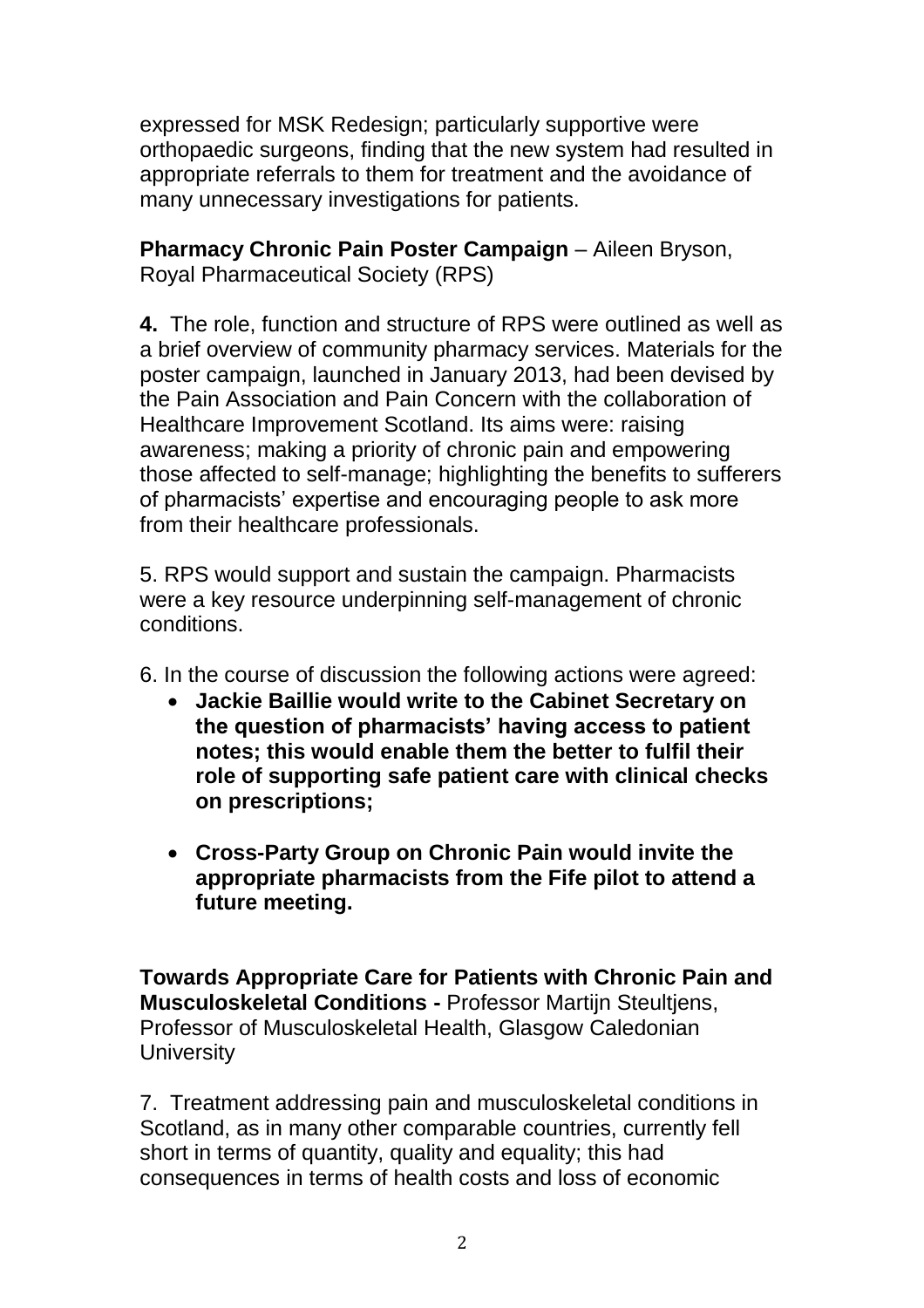activity as well as personal suffering. A nationwide approach was needed, targeting all patients and delivering appropriate standards of care. The primary sector should take the lead through a GP practice assistant scheme (estimated cost of £30M per year, 0.25% of health budget) to be in place by 2020. The task would be to provide an accessible, person-centred service meeting the needs, in the widest sense, of patients with chronic pain and musculoskeletal conditions. Long-term benefits to patients and wider society would accrue.

#### 8. The proposed scheme was warmly welcomed. **Jackie Baillie would write to the Scottish Government inviting comment.**

9. The meeting closed with thanks to all concerned for their participation and to the Wellbeing Alliance for providing refreshments.

10. The next meeting of the Cross-Party Group on Chronic Pain, also the AGM, would be on May 29th. The Cross-Party Group on Arthritis and Musculoskeletal Conditions would meet next on June 12th.

# **Attendance List**

#### **13th March 2013**

| <b>Attending:</b> |                | . . |
|-------------------|----------------|-----|
| Jackie            | <b>Baillie</b> | MSP |
| Jim               | Eadie          | MSP |
| Margaret          | McDougall      | MSP |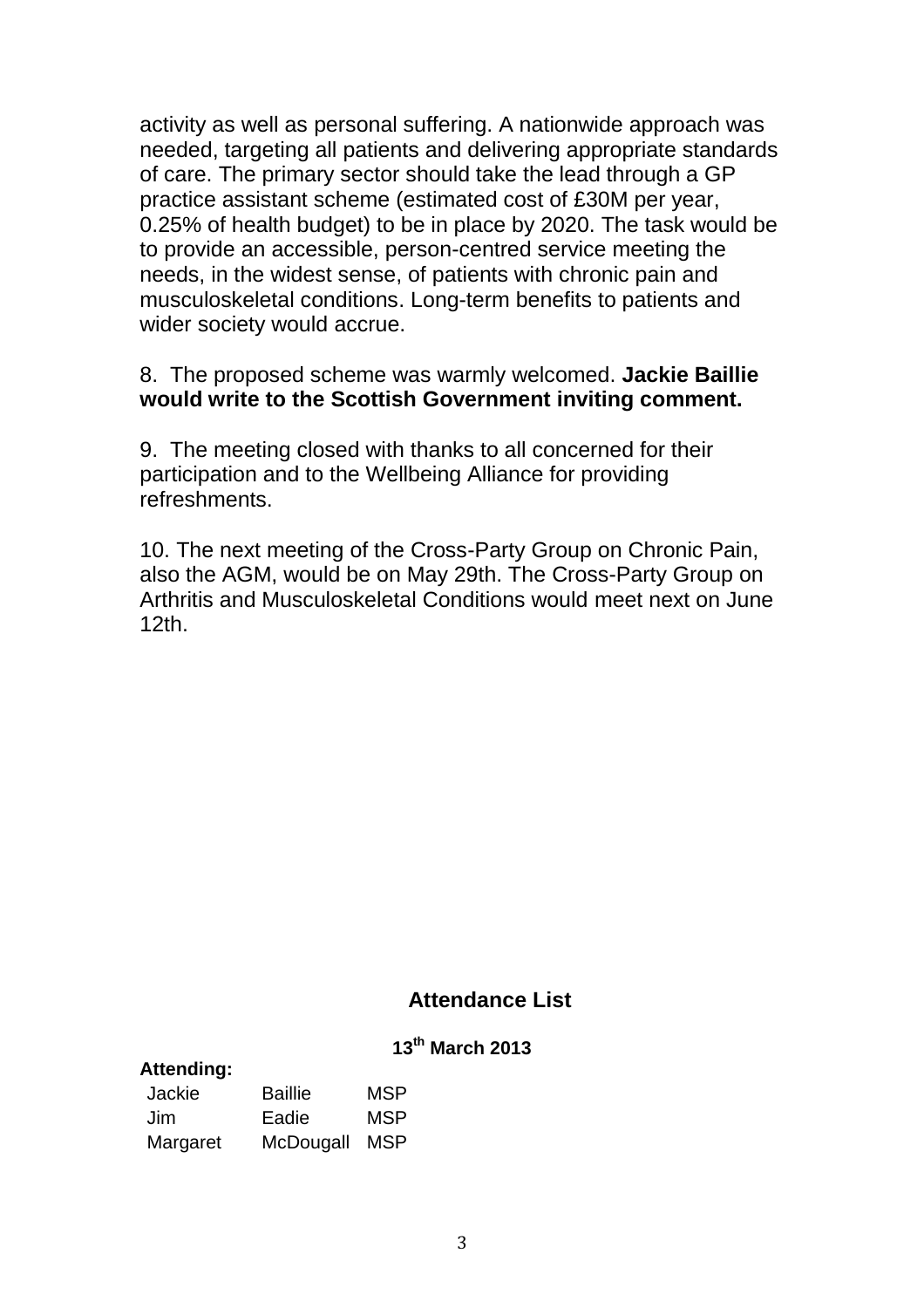| Forename | <b>Surname</b> | Organisation |
|----------|----------------|--------------|
|----------|----------------|--------------|

| <b>Nick</b><br>Keith<br>Susan | <b>Allcock</b><br>Anderson<br>Archibald | <b>Glasgow Caledonian University</b><br><b>NHS Fife</b>  |
|-------------------------------|-----------------------------------------|----------------------------------------------------------|
| Aileen                        | <b>Bryson</b>                           | <b>Royal Pharmaceutical Society</b>                      |
| Julia                         | <b>Burge</b>                            | <b>National Rheumatoid Arthritis Society</b>             |
| Carole                        | Callaghan                               | <b>Edinburgh Western General</b>                         |
| Helen                         | Cadden                                  |                                                          |
| Heather                       | Cameron                                 | NHS Greater Glasgow and Clyde                            |
| Ann                           | Cassels                                 |                                                          |
| Ewan                          | Dale                                    | <b>ME</b> Association                                    |
| Angela                        | Donaldson                               | <b>Arthritis Care</b>                                    |
| Tom                           | Downie                                  | National Ankylosing Spondilytis Society Edinburgh        |
| Dorothy-                      |                                         |                                                          |
| Grace                         | Elder                                   | <b>CPG on Chronic Pain</b>                               |
| Lorna                         | Forrester                               | Scottish Massage Therapists Association                  |
| Jacquie                       | Forde                                   | CPG on Chronic Pain                                      |
| Margaret-                     |                                         |                                                          |
| Mary                          | Gordon                                  | NHS Greater Glasgow and Clyde                            |
| Colin                         | Howie                                   | <b>NHS Lothian</b>                                       |
| Sally                         | <b>Hughes</b>                           | <b>Napp Pharmaceuticals</b>                              |
| Caron                         | <b>Jenkins</b>                          | <b>Arthritis Care</b>                                    |
| Irene                         | Logan                                   | Fibromyalgia Friends Scotland                            |
| lain                          | Macdonald                               | <b>NASS Edinburgh</b>                                    |
| John                          | Macgill                                 | GlaxoSmithKline                                          |
| Julia                         | <b>MacKinnon</b>                        | <b>National Rheumatoid Arthritis Society</b>             |
| Sheila                        | MacLeod                                 | CPG on Heart Disease and Stroke                          |
| Christine                     | Martin                                  |                                                          |
| Frank                         | Mawson                                  |                                                          |
| <b>Steve</b>                  | McBride                                 | <b>ARMA Scotland</b>                                     |
| Peter                         | <b>McCarron</b>                         |                                                          |
| Ros                           | Meek                                    | <b>Medtronic Ltd</b>                                     |
| Sarah                         | <b>Mitchell</b>                         | <b>Scottish Government</b>                               |
| Anne                          | Murray                                  | <b>CPG on Chronic Pain</b>                               |
| Bea                           | Nicholson                               | Polymyalgia Rheumatica and Giant Cell Arteritis Scotland |
| Mairi                         | O'Keefe                                 | <b>Public Health Information Network</b>                 |
|                               |                                         | Market Access & Communications Directorate: Napp         |
| Bill                          | Paton                                   | <b>Pharmaceuticals Ltd</b>                               |
| Paulo                         | Quadros                                 | Intlife                                                  |
| Gregor                        | Purdie                                  | <b>NHS Dumfries &amp; Galloway</b>                       |
| Jean                          | Rafferty                                |                                                          |
| Tracy                         | Rendall                                 | Scottish Network for Arthritis in Children               |
| Martijn                       | <b>Steultjens</b>                       | <b>Glasgow Caledonian University</b>                     |
| John                          | Thomson                                 | <b>CPG Chronic Pain</b>                                  |